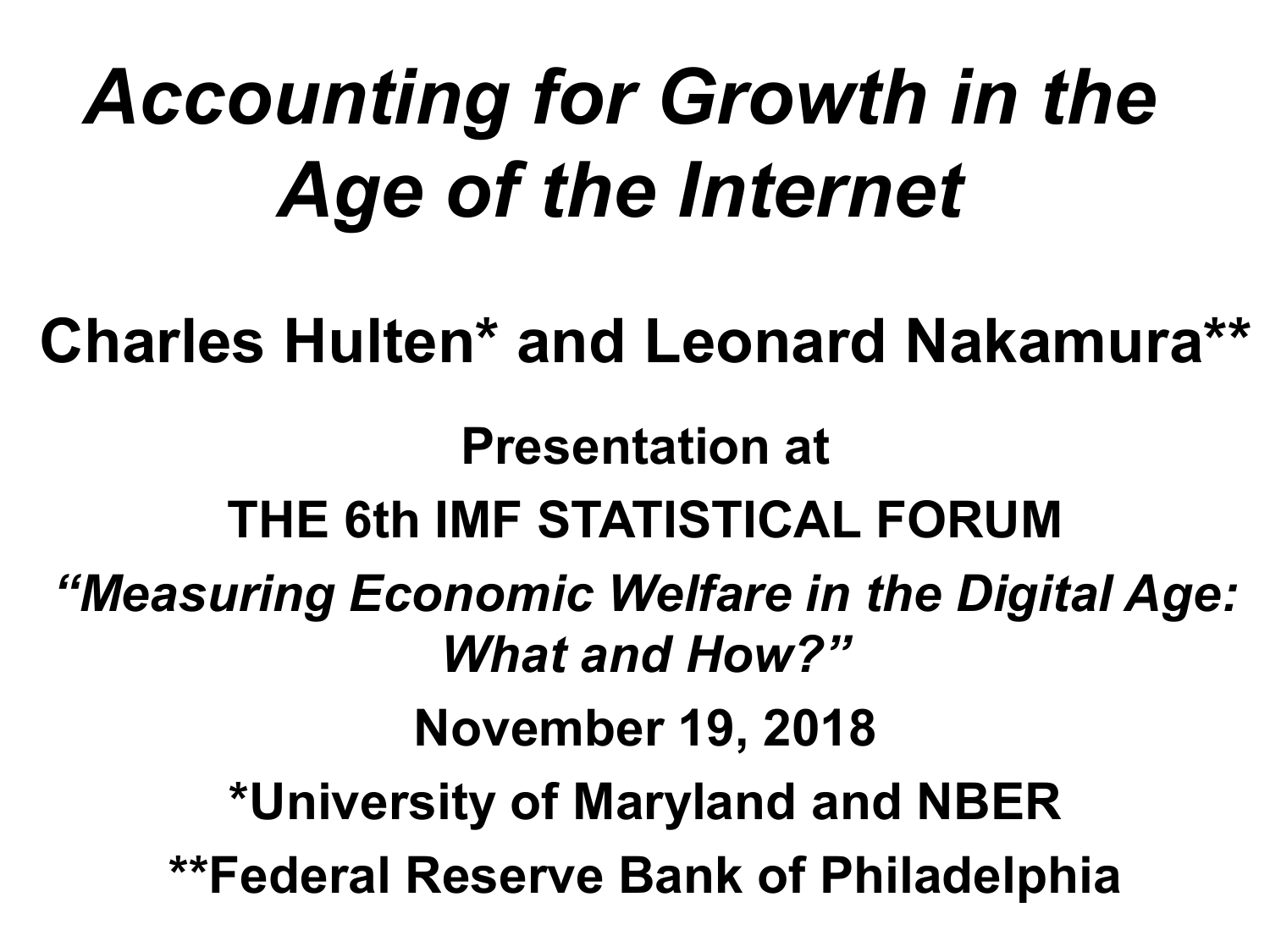**The material presented in the following slides is derived from our 2018 NBER Working Paper 23315. Please see that paper for technical details and references to other research.**

*The views expressed in this paper are solely those of the authors and should not be attributed to any organization with which they are affiliated, including the Federal Reserve Bank of Philadelphia or the Federal Reserve System.*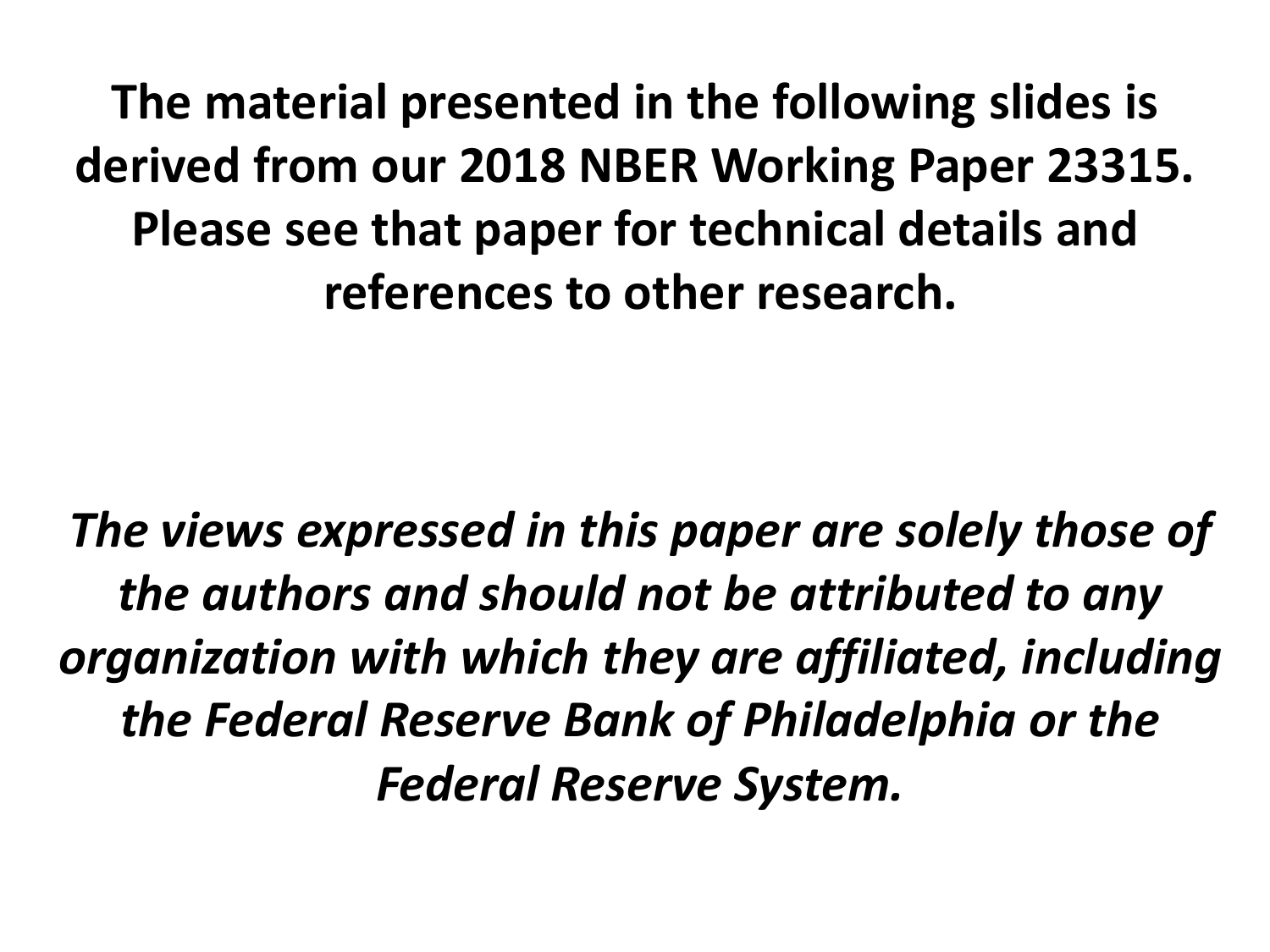### **GDP: THE WORKHORSE OF OUR STATISTICAL SYSTEM**

- **Paul Samuelson and William Nordhaus have called GDP** *"One of the Great Inventions of the 20th Century"*
- **The GDP movement started during the Great Depression of the 1930s, in order to create the data necessary for economic policy. GDP continues to be critically important for policy, and provides a snapshot of the economy in each year.**
- **As the economy changes, the relationship of measured GDP to what we want it to measure changes***. GDP is a continuous work in progress.*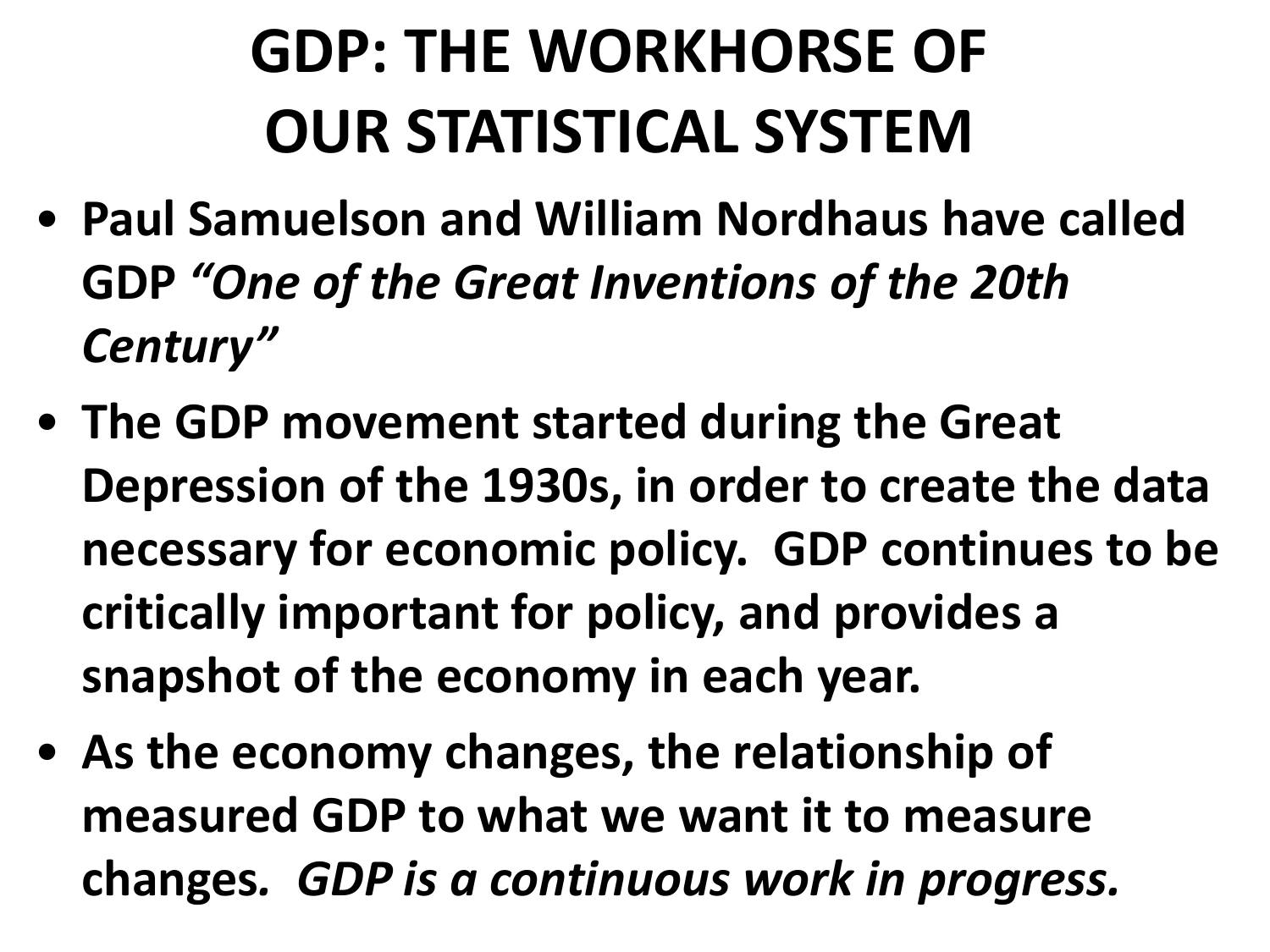# **The Current Challenge Comes from the Digital Revolution**

- **In their 2014 book** *How Google Works***, Schmidt and Rosenberg argue that** *"the internet has made information free, copious, and ubiquitous"* **to the consumer.**
- **The digital revolution has brought forth many new or improved consumer goods: the personal computer, the smart phone, the Internet and social media. It also enabled important break-throughs elsewhere (e.g., health care, the driverless car).**
- **The rapidity of the uptake of digital goods has added to the challenge.**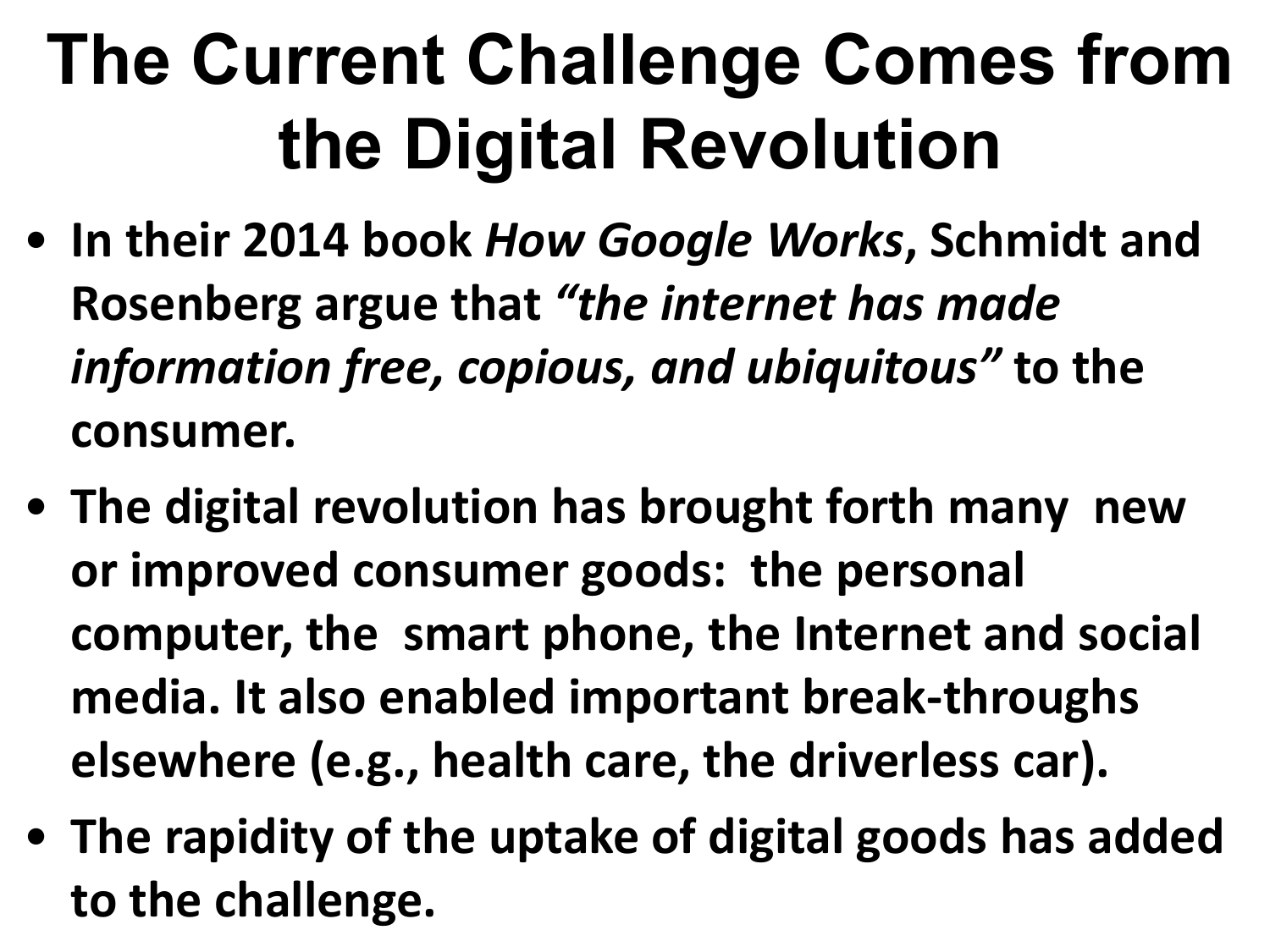#### **WHERE IS THE DIGITAL REVOLUTION IN GDP?**

- **Part of it appears as:**
	- **spending on digital equipment and devices**
	- **access fees and subscriptions**
	- **marketing and advertising revenues**
- **The volume and value of the "***free, copious, and ubiquitous***" information is NOT included in GDP. Thus, just how copious it is cannot be answered by a look at the GDP accounts.**
- **A zero price does not mean a zero value.**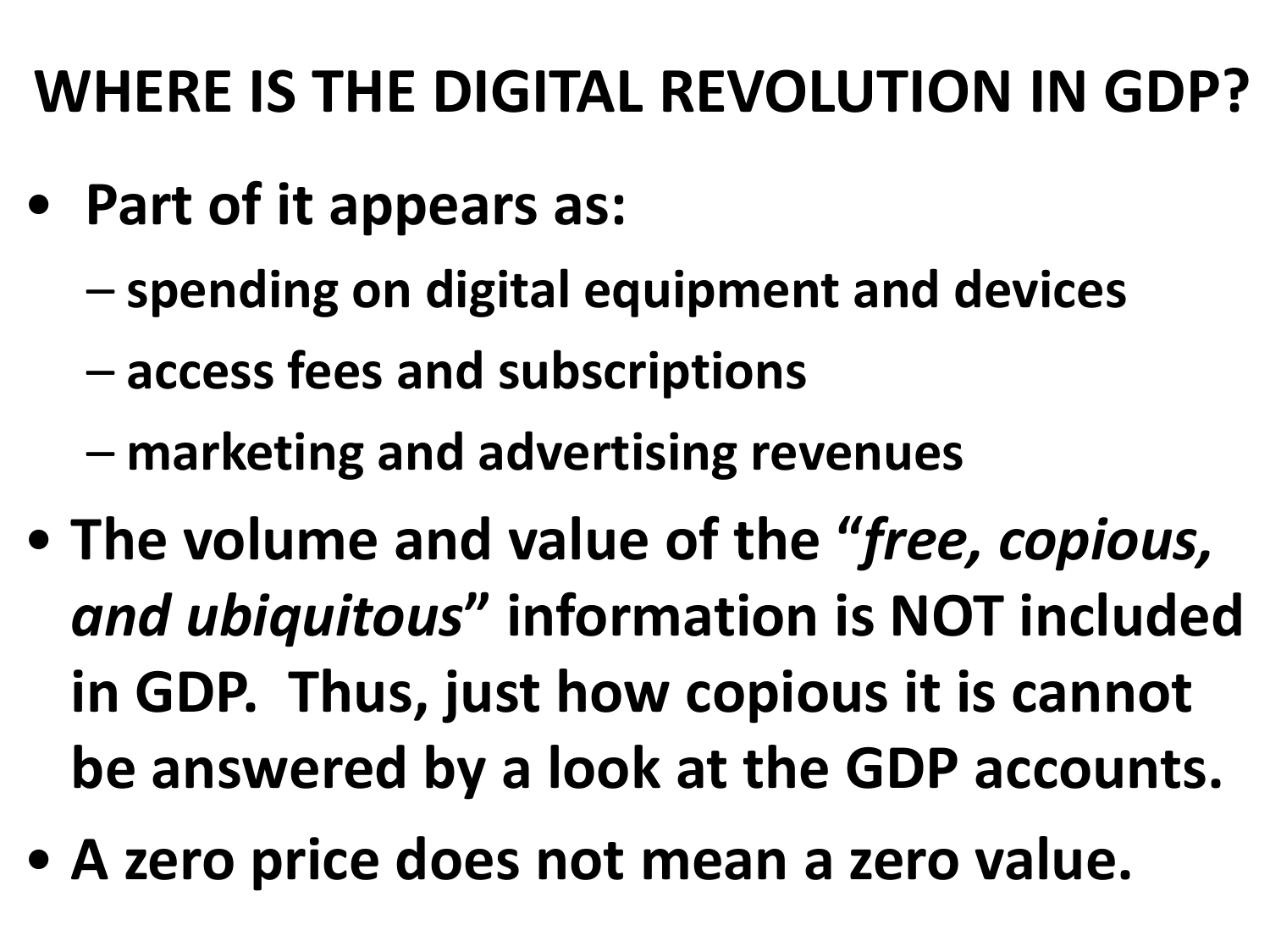#### **THE INFORMATION AND "FREE" GOODS PROBLEM**

- **The units of measurement of information are hard to define in an economic context - value depends on the way that it's organized, its relevance, its accessibility, timeliness, and credibility.**
- **Its "zero price" feature reflects its public good nature: non-rival in consumption with hard-toprotect property rights.**
- **Increasing returns in production, low marginal cost.**
- *Consumer willingness to pay (WTP) is not "revealed" by the market. It must therefore be discovered by other means.*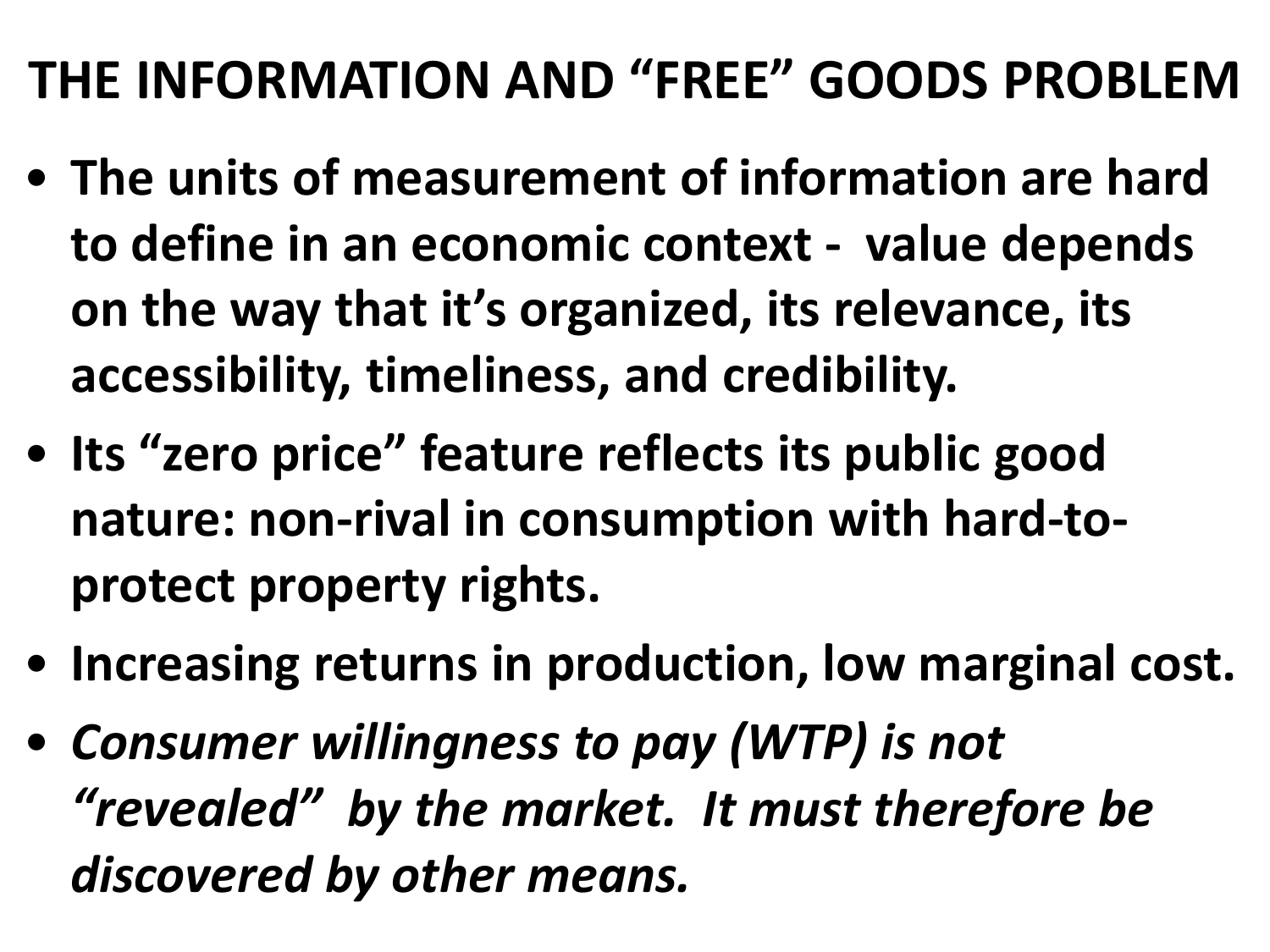### **CONSUMER WILLINGNESS TO PAY**

- **We believe that part of the value of information by-passes GDP and goes directly to the consumer by enhancing the** *welfare content* **of GDP.**
- **The "***free, copious, and ubiquitous***" information allows consumers to make BETTER CHOICES that leverage their incomes, giving them more BANG FOR THE BUCK. The consumer is willing to pay for this "BANG".**
- **We propose a conceptual framework that allows for this to happen.**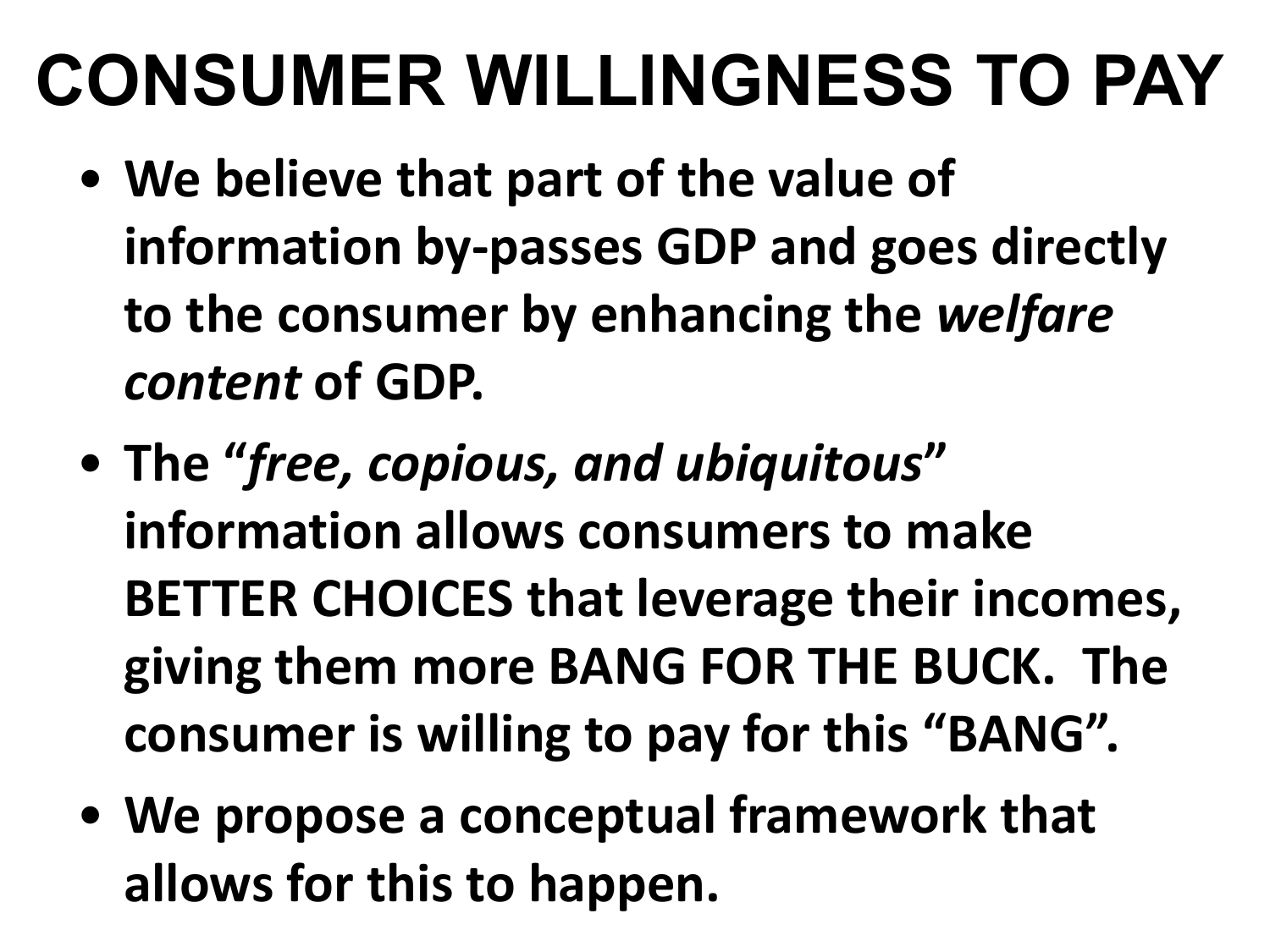# **OUR CONCEPTUAL FRAMEWORK**

- **STANDARD Economic Optimization Model:** 
	- **Max U(Q) s.t. technology and resources Q=e<sup>λ</sup><sup>t</sup> F(X)**
	- **GDP/GDI identity P•Q = w•X**
- **Lancaster New Theory adds consumption technology** – **C = Φ(Q,t) =e<sup>μ</sup><sup>t</sup> e<sup>β</sup><sup>t</sup>Φ(Q)**
- **EXPANDED Economic Optimization Model:** 
	- **Max U(C) s.t. Q = e<sup>λ</sup><sup>t</sup> F(X) and C = e<sup>μ</sup><sup>t</sup> e<sup>β</sup><sup>t</sup>Φ(Q)**
	- **Same GDI/GDI identity**
	- **Greater consumer utility over time**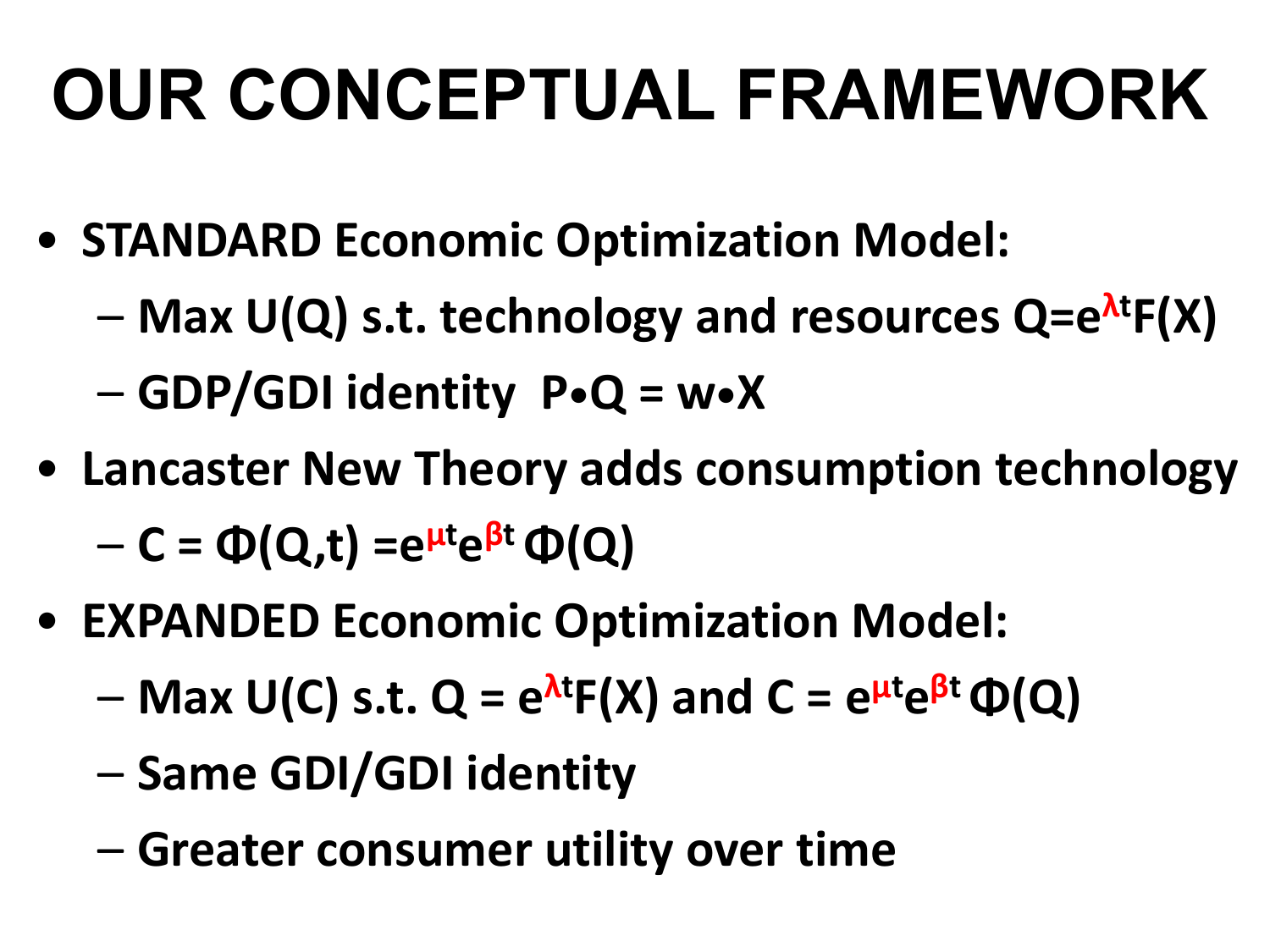# **TAXONOMY OF INNOVATION**

- **Innovation on the** *production* **(resources) side of economy**
	- **Costless input-saving technical change (TFP) λ**
	- **Innovation from intangible capital investment**
- **Output-saving technical change on the**  *consumption* **(uses) side of economy**
	- **Costless disembodied innovation μ**
		- •**Information**
		- •**Wedge between outcomes and expenditure**
	- **Costless product-embodied innovation β**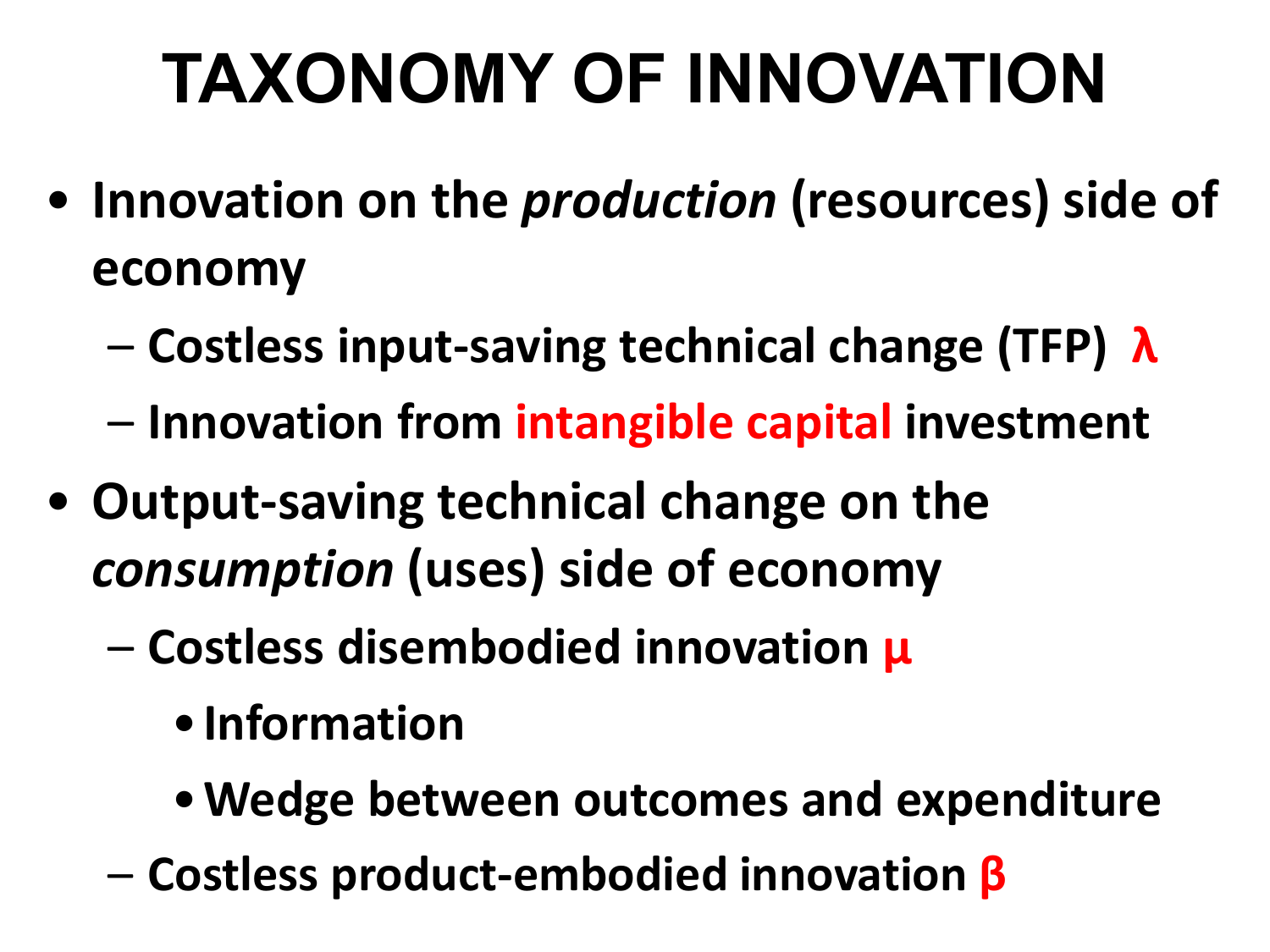

**The conventional approach essentially stops with the middle link, assuming utility is proportional to real GDP. We add the last two links,** *allowing welfare metric (EGDP) to grow faster than real GDP.*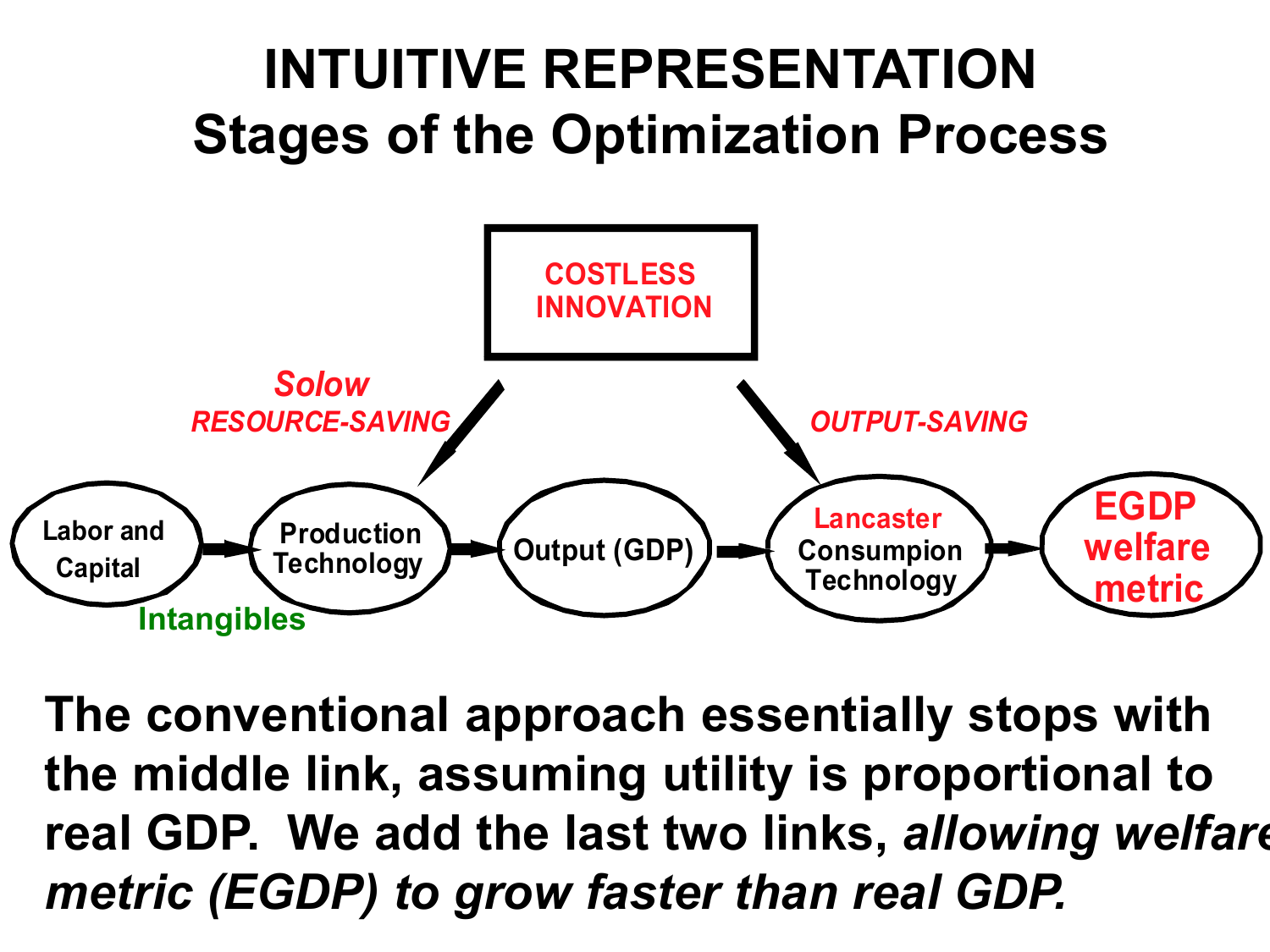### **What is EGDP? How is it estimated?**

- **Expanded GDP (EGDP) is the sum of GDP and a monetary** *willingness–to-pay* **metric of outputsaving innovation.**
- **This theoretical metric is the** *compensating variation* **of economic theory.**
- **This metric can be used to estimate the outputsaving parameters of EGDP (the β and μ), and thus, indirectly, the growth in welfare.**
- **In practice, a variety of techniques, surveys, and**  *welfare-correlates* **can be used to estimate the willingness–to-pay.**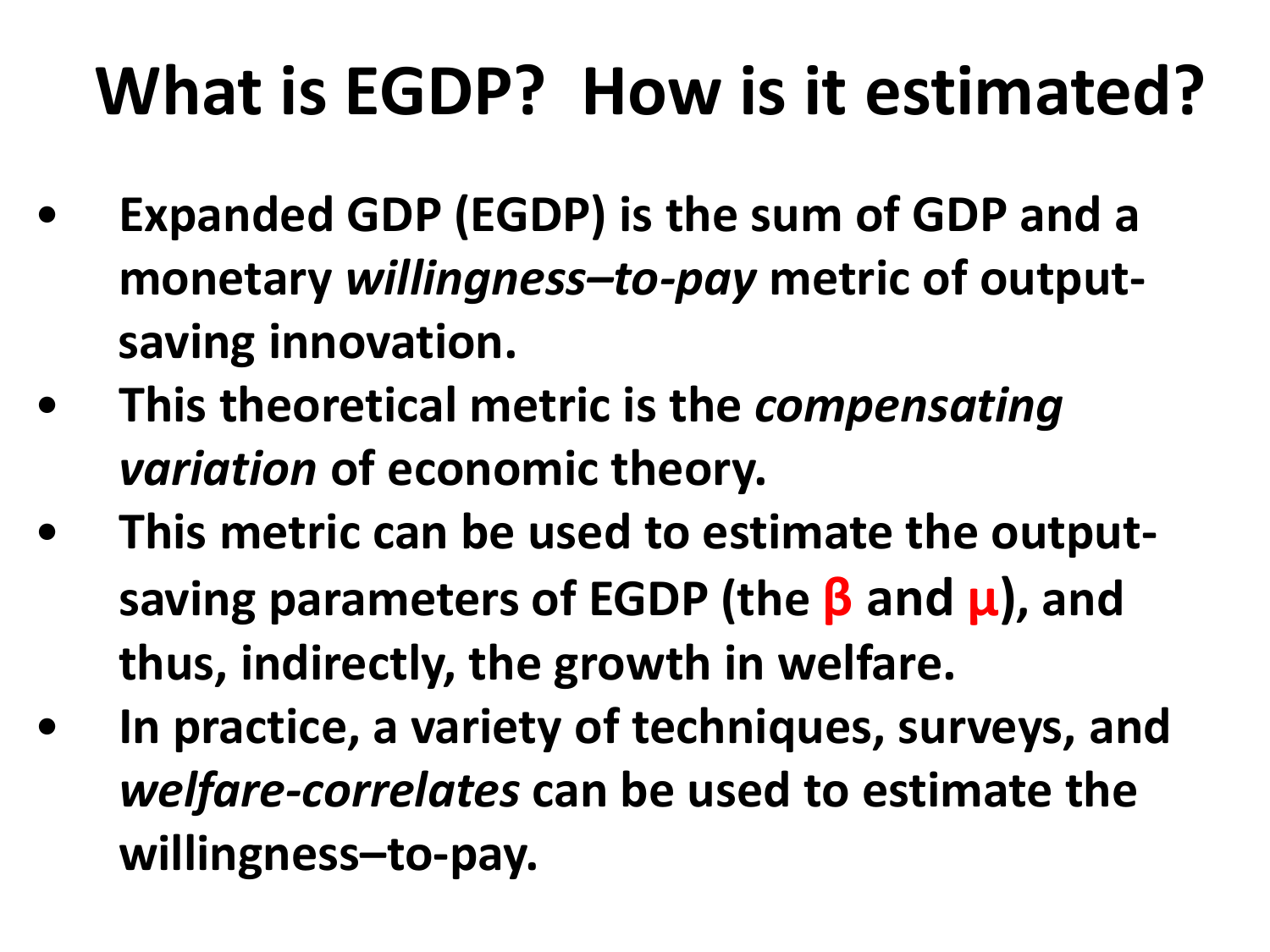#### **WHAT CAUSES THE CONSUMPTION TECHNOLOGY TO SHIFT?**

- **THE INTERNET. More** *information* **enables more efficient consumption decisions.**
- **Better OUTCOMES from given interventions.**  *Minimally invasive surgeries***. Better diagnostics and monitoring. Anyone remember dentistry in the 1960s?**
- **Costless increases in PRODUCT QUALITY, like software upgrades; new features (roadside assistance);** *new goods* **(driverless car).**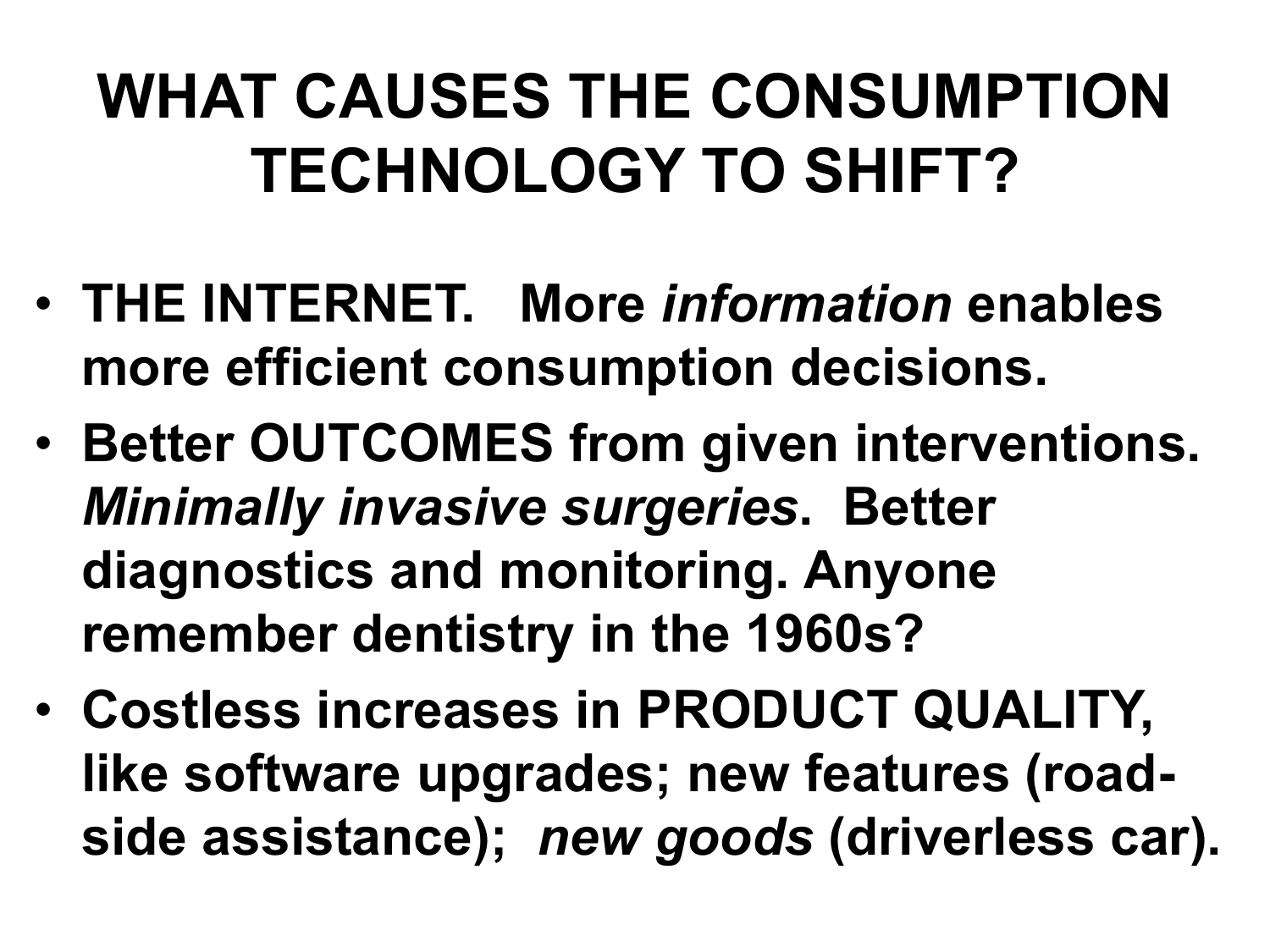### **SOME SPECIFIC RESULTS**

- **INTERNET/INFORMATION: There is a broad range of estimates from tens of billions to over a trillion dollars.**
- **OUTCOMES: A 2016 study found that disability-adjusted life years attributable to improved health treatment increased over the period 1992 to 2008 by a full year at age 65. A 2018 paper found that outcomes in three treatment areas have improved over the period 2001 to 2014 with much less increase in spending,**
- **PRODUCT QUALITY: Survey of the bias in price indexes by Groshen, Moyer, Aizcorbe, Bradley, and Friedman (***JEP***, 2017) put the downward bias in the growth of real GDP at -26 bp in 2015 due to consumer goods, and -15 bp due to private investment.**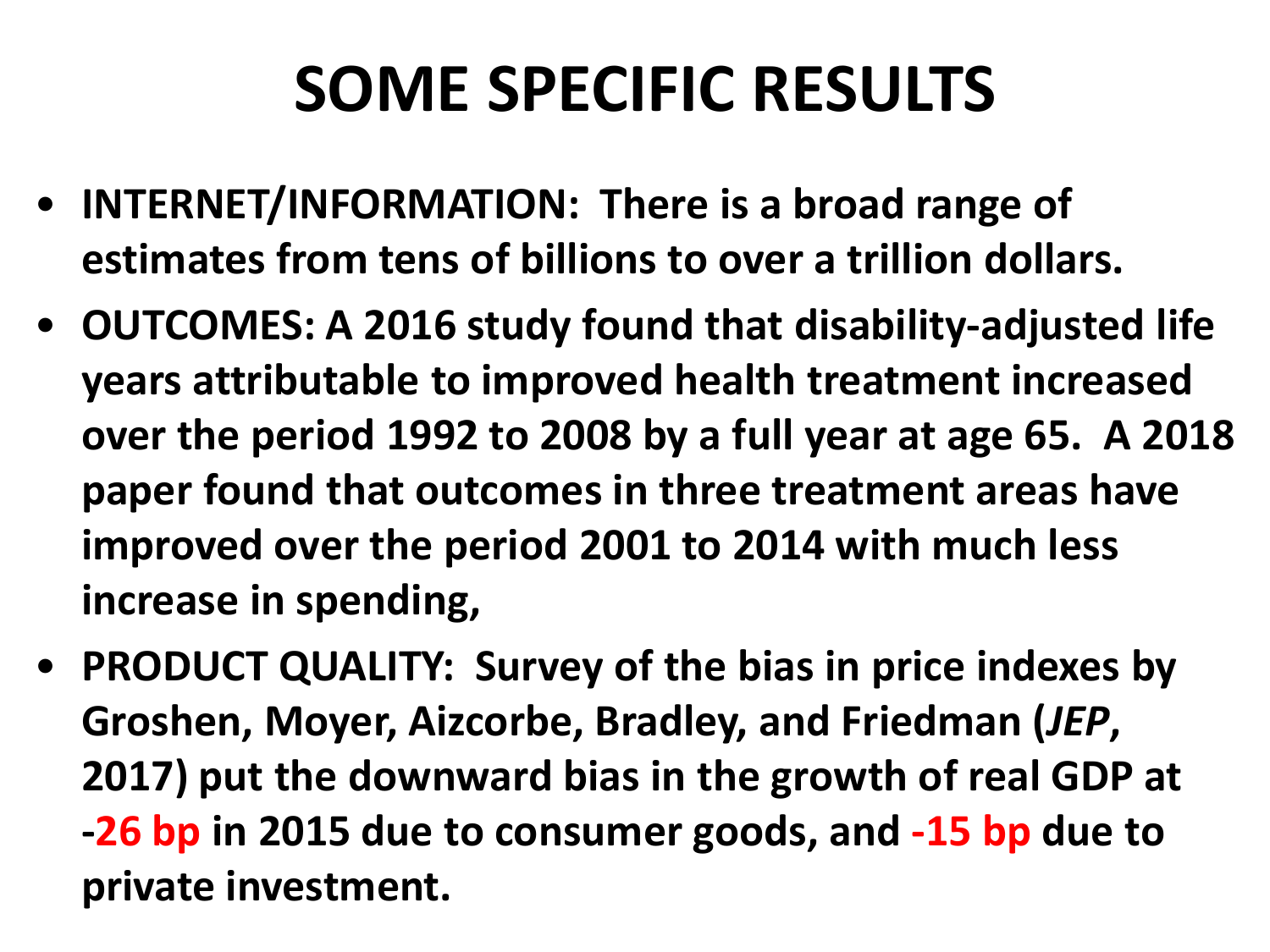### **Digital Revolution too Small to Matter?**

- **A central theme in the recent literature is that digital goods are subject to measurement bias, but their GDP share** *is too small for this to matter***.**
- **In our model, effect of output saving innovation (***β* **and** *μ)* **multiplies** *the value* **of GDP rather than adding to GDP, so the GDP share is not dispositive.**
- **There are estimates of the bias in product quality (***β***), but** *NOT the size of β itself***.**
- **The** *thought experiment* **in the next slide illustrates these issues, and shows that the** *impact of outputsaving innovation can be non-trivial.*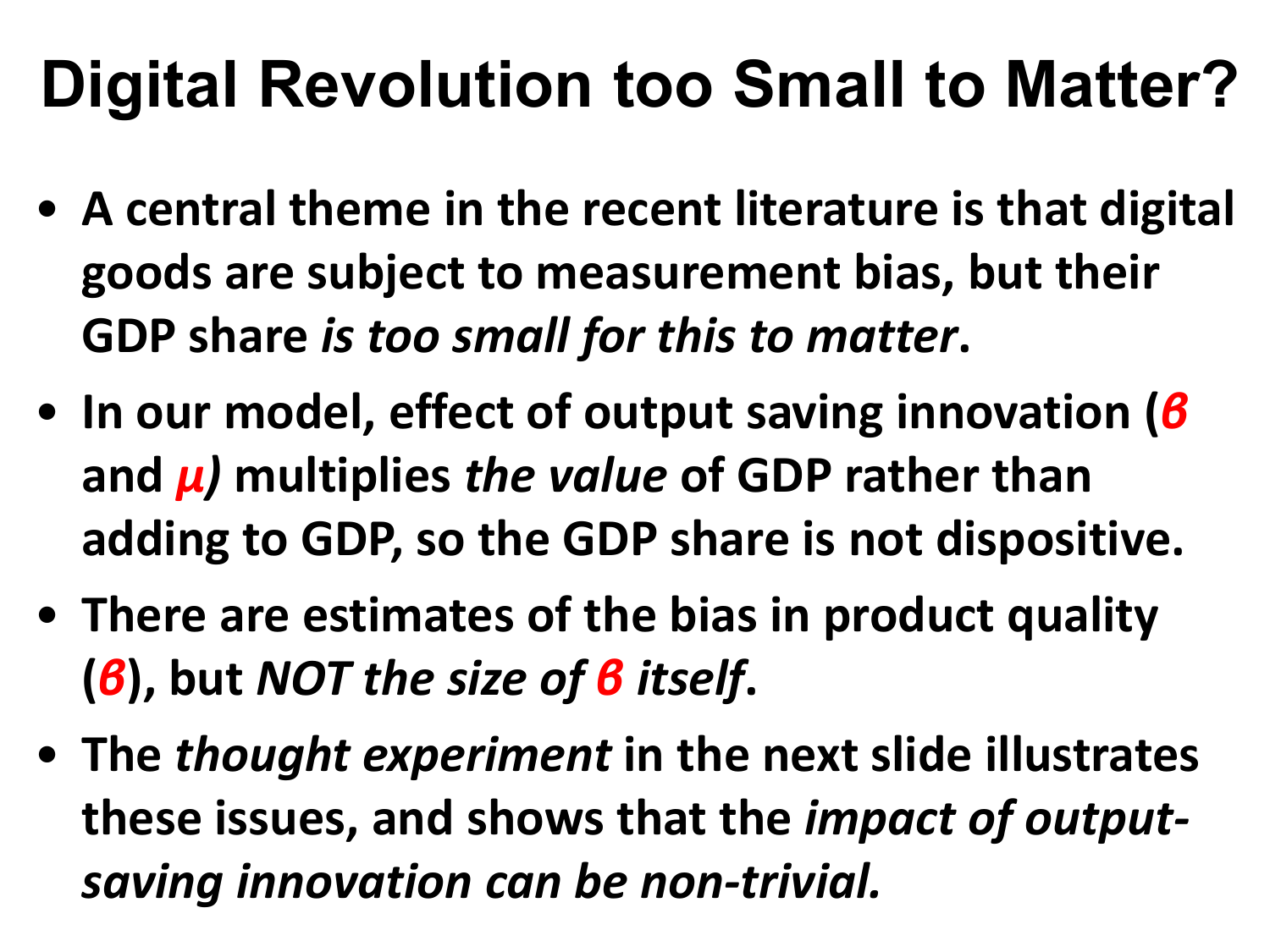#### **A Hypothetical Sources of Growth with Output-Saving Innovation: It MAY Matter for Growth! (A Thought Experiment)**



*Corrado and Hulten (2014), and authors calculations; U.S. PB Sector*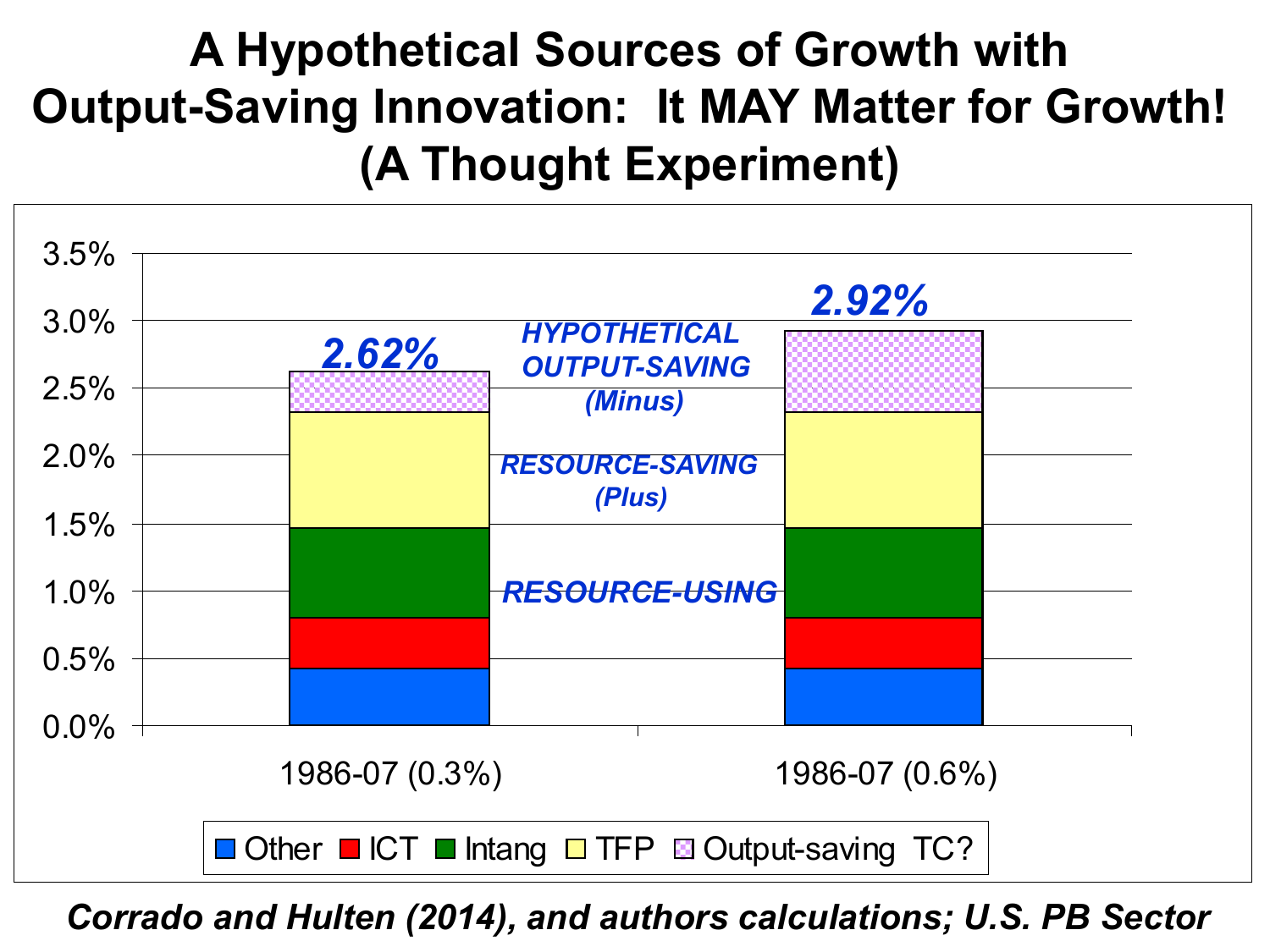#### **THIS FIGURE MAY UNDERSTATE THE TRUE BENEFITS OF OUTPUT-SAVING INNOVATION**

- **Recall that current GDP practice (imperfectly) adjusts the components of resource-based GDP for improvements in embedded product quality (β).**
- **It is thus a** *HYBRID GDP* **index conflating the value of the market output produced by business with the use value of that output to consumers.**
- **As a result, the hybrid GDP does not indicate the individual magnitudes of β (or, indeed, μ). It indicates just the conflated total.**
- **Moreover, the calculated Solow Residual conflates productivity change (our λ) with the unknown β and μ.**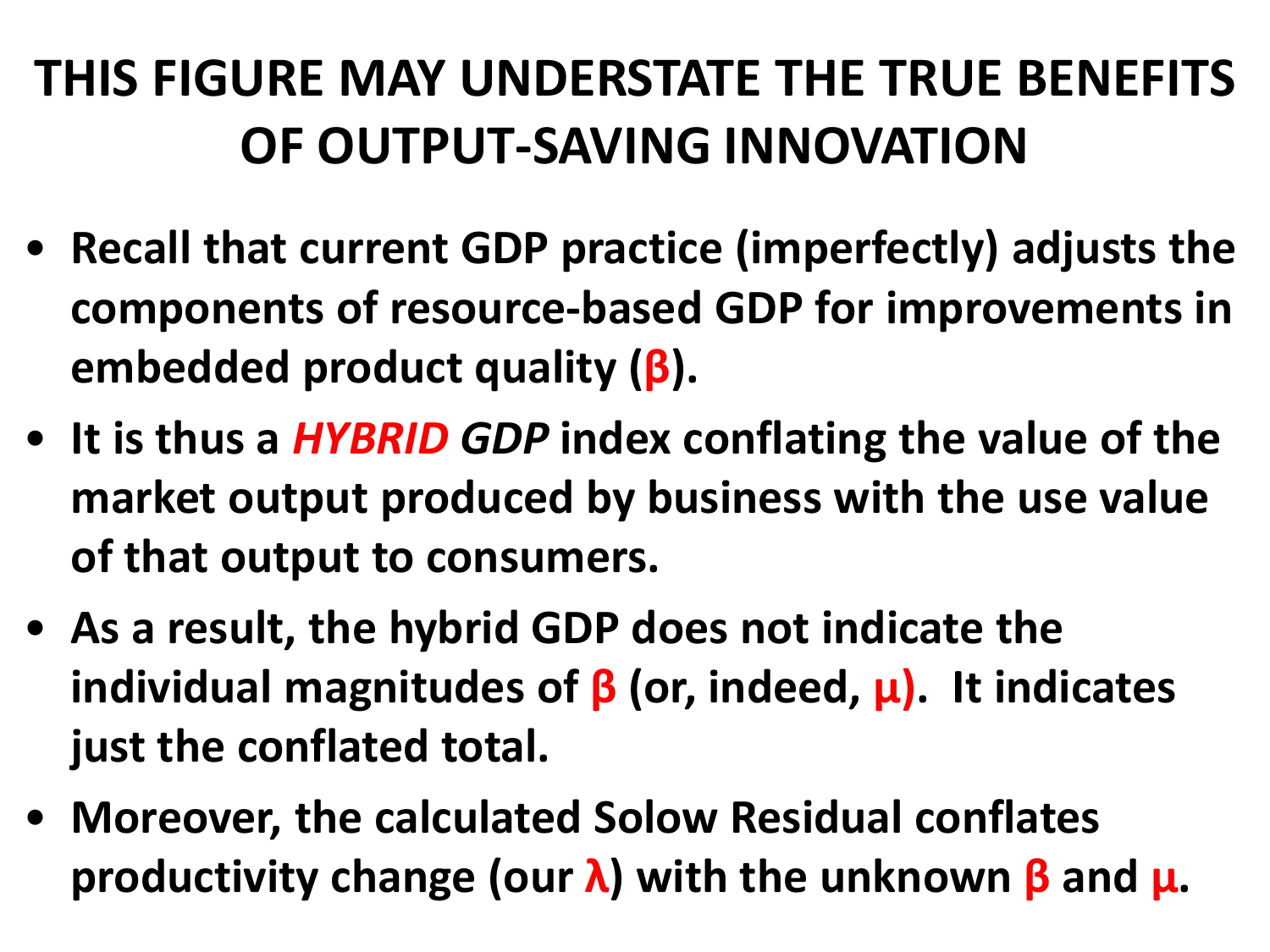#### **Output-saving Innovation Matters Even More With a** *Full* **EGDP Growth Account**



**The** *UNDECIDED* **is the β buried in hybrid-GDP; the bias is in the purple area**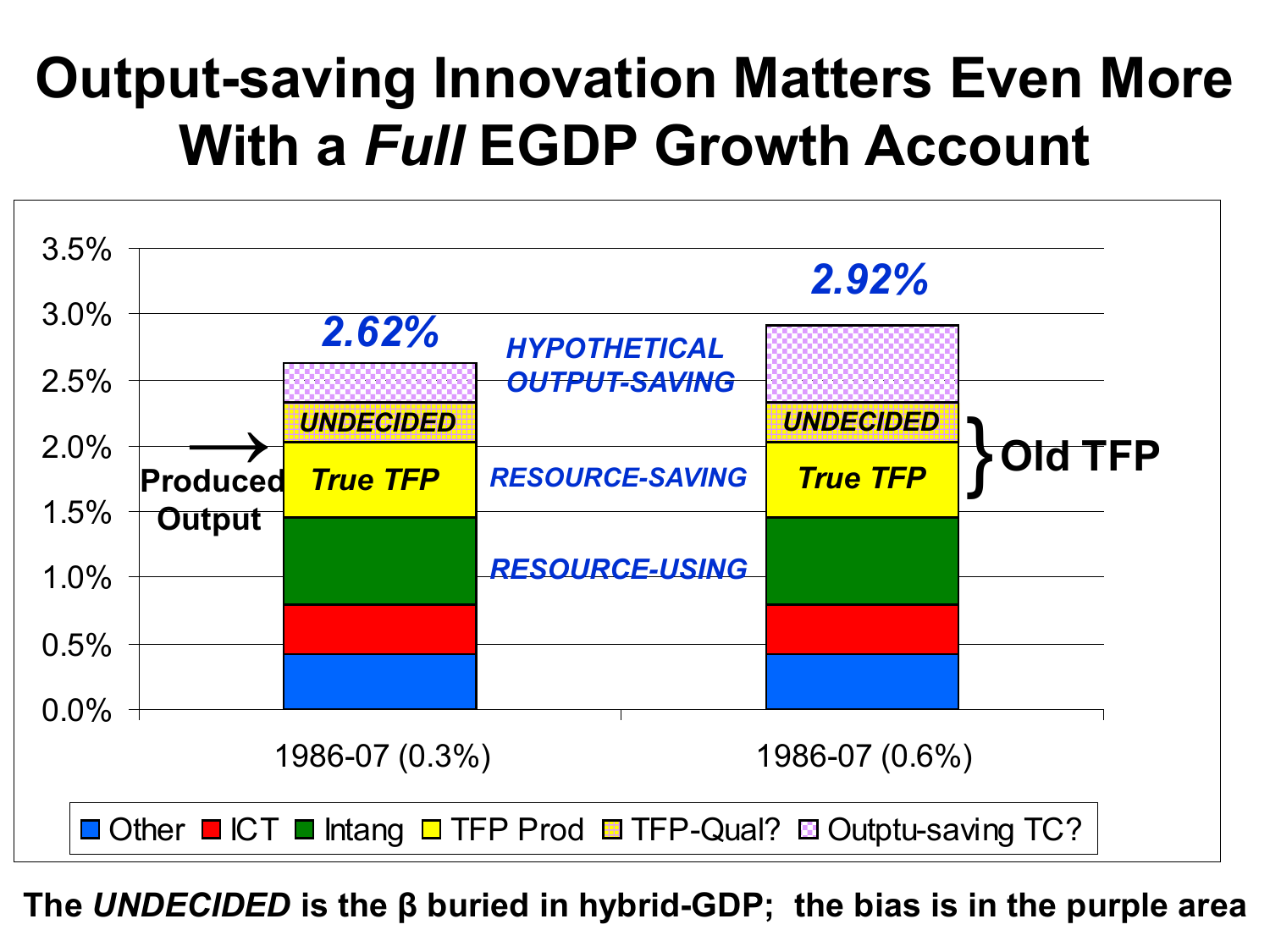### **SUMMARY OVERVIEW**

- **EGDP is a unifying framework that** *pulls together* **various aspects of the emerging economic system that have proved difficult to measure.**
- **EGDP establishes a clear boundary between the**  *sources* **of output and its consumption** *uses***.**
- **Current GDP is a hybrid of resource and welfare elements, thereby blurring this boundary.**
- **The elements of hybrid-GDP are NOT shown explicitly.**
- **EGDP does show the elements explicitly, which we need know for policy purposes and insight into the effects of innovation on growth.**